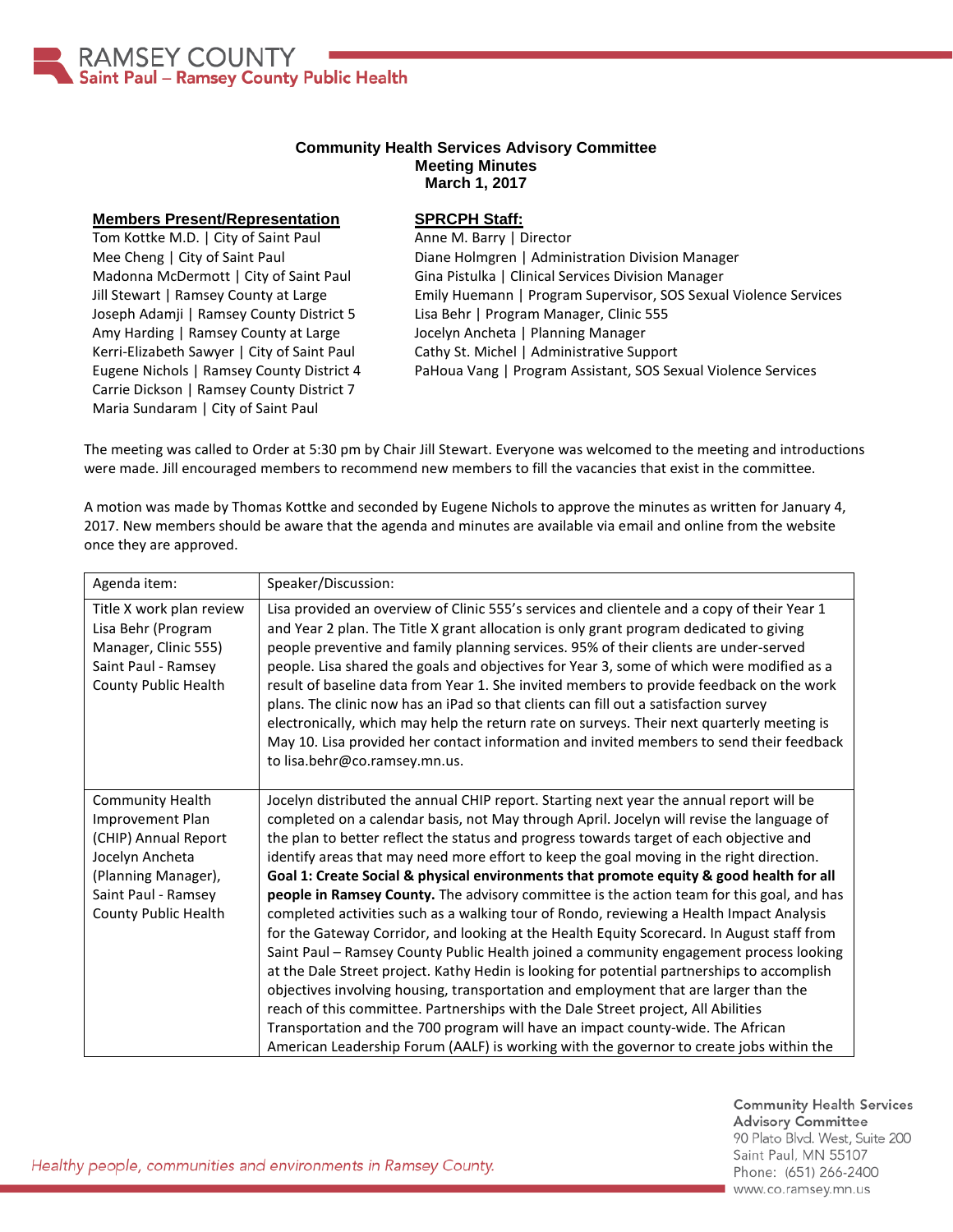| Agenda item:                                       | Speaker/Discussion:                                                                                                                                                                |
|----------------------------------------------------|------------------------------------------------------------------------------------------------------------------------------------------------------------------------------------|
|                                                    | African American community. This action team could consider seeking out a connection                                                                                               |
|                                                    | with AALF.                                                                                                                                                                         |
|                                                    | Goal 2: Promote proper nutrition, healthy body weight and tobacco-free living for all                                                                                              |
|                                                    | people in Ramsey County. Most of the work completed was to align SHIP language with                                                                                                |
|                                                    | CHIP language. The action team can then align their goals to reflect work within the SHIP                                                                                          |
|                                                    | grant.                                                                                                                                                                             |
|                                                    | Goal 3: Ramsey county residents will access the appropriate level of health care services<br>at the appropriate time. At the end 2016 the action team was looking at the Emergency |
|                                                    | Department study. Sue Mitchell is working on that report. The team is currently exploring                                                                                          |
|                                                    | preventive strategies for youth with the Child and Teen Check Up program.                                                                                                          |
|                                                    | Goal 4: Improve mental health/mental disorders/behavioral health through prevention                                                                                                |
|                                                    | and by ensuring access to appropriate, quality mental health/mental                                                                                                                |
|                                                    | disorders/behavioral health services for all people in Ramsey County. The idea is to work                                                                                          |
|                                                    | with the community at a state level. MDH is in the process of defining goals and objectives                                                                                        |
|                                                    | for the "community of practice" for mental health. The action team is working to identify                                                                                          |
|                                                    | and recruit additional members. The action team could also move ahead with work that is                                                                                            |
|                                                    | not dependent on state input. There was a suggestion to add a question to the Minnesota                                                                                            |
|                                                    | Student Survey to help identify mental health needs specific to the Lesbian, Gay, Bisexual,                                                                                        |
|                                                    | Transgender, Questioning/Queer (LGBTQ) community.                                                                                                                                  |
|                                                    | Goal 5: Prevent violence and intentional injuries, and reduce their consequences for all                                                                                           |
|                                                    | people in Ramsey County. The Violence Prevention Action Team (VPAT) identified                                                                                                     |
|                                                    | membership, educated each other on activities in other organizations, and are moving<br>forward to define objectives. They have shared a tutorial on the use of Google Docs as a   |
|                                                    | productivity tool with other teams.                                                                                                                                                |
|                                                    | New members are asked to identify what action teams they have an interest in joining.                                                                                              |
|                                                    | Anne will follow up with new members.                                                                                                                                              |
|                                                    |                                                                                                                                                                                    |
| Budget Instructions for                            | Diane distributed a diagram of the structure of Ramsey County. This is the first budget                                                                                            |
| 2018-2019                                          | process with the new Service Team structure. The Health and Wellness Service Team has                                                                                              |
| Anne M. Barry (Director)                           | three strategic priorities for 2017, which are 1.) Placing health and wellbeing at center of                                                                                       |
| Diane Holmgren                                     | decision making, 2) Enhancing the continuum of care for youth, and 3) Stability starts with                                                                                        |
| (Administration Division<br>Manager), Saint Paul - | a place to call home. Instructions to all departments include a levy reduction of 2.5% each                                                                                        |
| <b>Ramsey County Public</b>                        | year. Anne will have discussions with other department heads regarding priorities, unmet<br>needs, gaps and new initiatives. Further, departments must show how budgets advance    |
| Health                                             | racial equity and community engagement.                                                                                                                                            |
|                                                    | Diane reviewed the approved 2017 Public Health budget and described the divisions and                                                                                              |
|                                                    | how they are funded. In February the Department Leadership Team focused on the budget                                                                                              |
|                                                    | and setting priorities.                                                                                                                                                            |
|                                                    | SPRCPH is less reliant on local levy funds and more reliant on state and federal grants, fees                                                                                      |
|                                                    | and revenue. There are still some unknowns at this point regarding the impact of state and                                                                                         |
|                                                    | federal legislative action.                                                                                                                                                        |
|                                                    | Diane shared Public Health Prioritization Principles developed by the leadership team.                                                                                             |
|                                                    | Leadership considered how to align with federal planning and SHIP/CHIP, along with                                                                                                 |
|                                                    | maintaining accreditation. Since all work is important, we need to address meeting the<br>gaps through community partnerships and leveraging our efforts with other departments    |
|                                                    | within Ramsey County. Committee members suggested additional principles to consider                                                                                                |
|                                                    | when prioritizing services and activities.                                                                                                                                         |
|                                                    |                                                                                                                                                                                    |
| Sexual Violence                                    | The Sexual Offense Services (SOS) (http://www.sosramsey.org/) program has existed in                                                                                               |
| Gina Pistulka (Clinical                            | SPRCPH for 41 years. It is based out of the clinic at 555 Cedar, and has a staff of five. Their                                                                                    |
| Services Division                                  | services are available 24-7 via phone and outreach at Regions, St. John and St. Joseph                                                                                             |